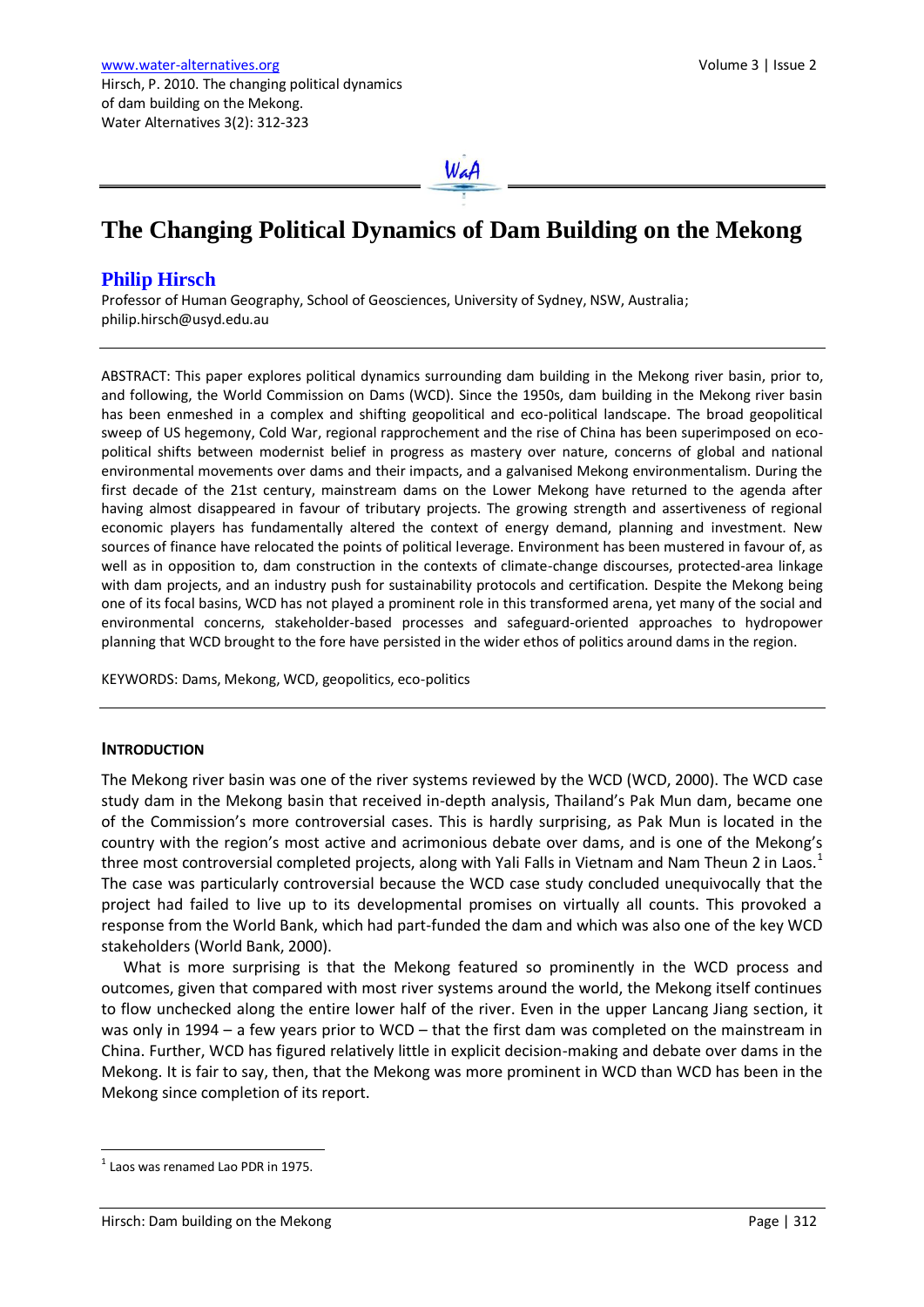This paper reviews changes in the landscape of dam building in the Mekong during the decade since WCD presented its report (WCD, 2000). The review does not seek to determine the extent to which WCD recommendations have been adopted in the Mekong, as this has been considered elsewhere (IUCN, 2006). The policy process in such a complex and dynamic transnational arena, and on such a politicised issue, is not a linear pathway of study, report, recommendation and adoption. Rather, the influence of WCD is more tangential, diffuse and incremental, which is not to suggest that it has been inconsequential. With this in mind, the following discussion seeks to address a slippery question with regard to WCD in the Mekong: to what extent has the dramatically changing landscape of dam building in the post-WCD period been consistent with the Commission's findings, processes and criteria? The question is a slippery one, because none of the main institutional players subscribes to the WCD report as a regulatory device or even as a guiding document, in contrast to a number of civil society organisations. Yet, plans for dam building in the Mekong have been shaped over a long period of time by the prevailing ideological milieu. One way or another, WCD contributed to that milieu following the publication of *Dams and Development*.

To put the contemporary discussion in context, the paper provides a historical review of the geopolitical and eco-political currents that have shaped plans for Mekong dams over more than half a century. The role of major institutions has not only reflected but also contributed to the *zeitgeist* around the notion of dams as an appropriate route to development. An intricate interplay between geopolitics and eco-politics defines the shifting thinking over several decades. A more detailed account of changes in thinking around Mekong dams in the post-WCD decade reveals continuing debate over mainstream dams, at a time when tributary dam construction has accelerated rapidly. The geopolitical, eco-political and financial milieu of the regionalised growth economy shapes thinking on dams in some surprising new ways. WCD has largely been transcended by a combination of new circumstances and new stakeholder processes that render the exercise redundant at one level, but at another may represent its greatest incremental achievement in the form of a legacy of a more deliberative approach to dam building and a greater inclusiveness in decision-making.

#### **A BRIEF HISTORY: THE GEOPOLITICS AND ECOPOLITICS OF MEKONG DAMS**

Over the past half century, ideas and plans for dams in the Mekong river basin have ebbed and flowed with broader events and ideologies. In particular, the region's shifting, and often fractured, geopolitical landscape has both been a source of motivation for, and a constraint on, plans for large-scale hydropower development. Dominant thinking on the developmental and environmental issues associated with dams has also been enmeshed in a rapidly evolving eco-political arena.

In 1957, the Mekong Committee was established with the auspices of the United Nations but under the de facto hegemony of the United States early during the Cold War period and including the four lower Mekong countries of Cambodia, Laos, South Vietnam and Thailand as members (Jacobs, 1998). Most of the work of the Committee until 1975 was geared to planning a cascade of large dams on the mainstream that would impound the Mekong river into a stepped series of lakes from northern Laos to the head of the delta in central Cambodia. These plans were part of a development-based geopolitical project to pre-empt communism by building prosperity and enhancing the influence of the United States and its allies. The plans coincided with the period of high modernism during which faith in progress through large-scale infrastructure projects was at its peak.

In the event, none of the mainstream projects materialised during this early period. The main obstacle to fulfilling the dreams of the engineers and development planners was not technical but rather political. The conflict around the Second Indochina War precluded movement of plans beyond the drawing board. In 1975, Cambodia's withdrawal from the framework of the Mekong Committee further put on hold any large-scale development on the Mekong river itself. The only hydropower project that materialised within the framework of the Mekong Committee was the Nam Ngum dam in Laos, which was completed in 1971 with the support of 10 countries. The project was international less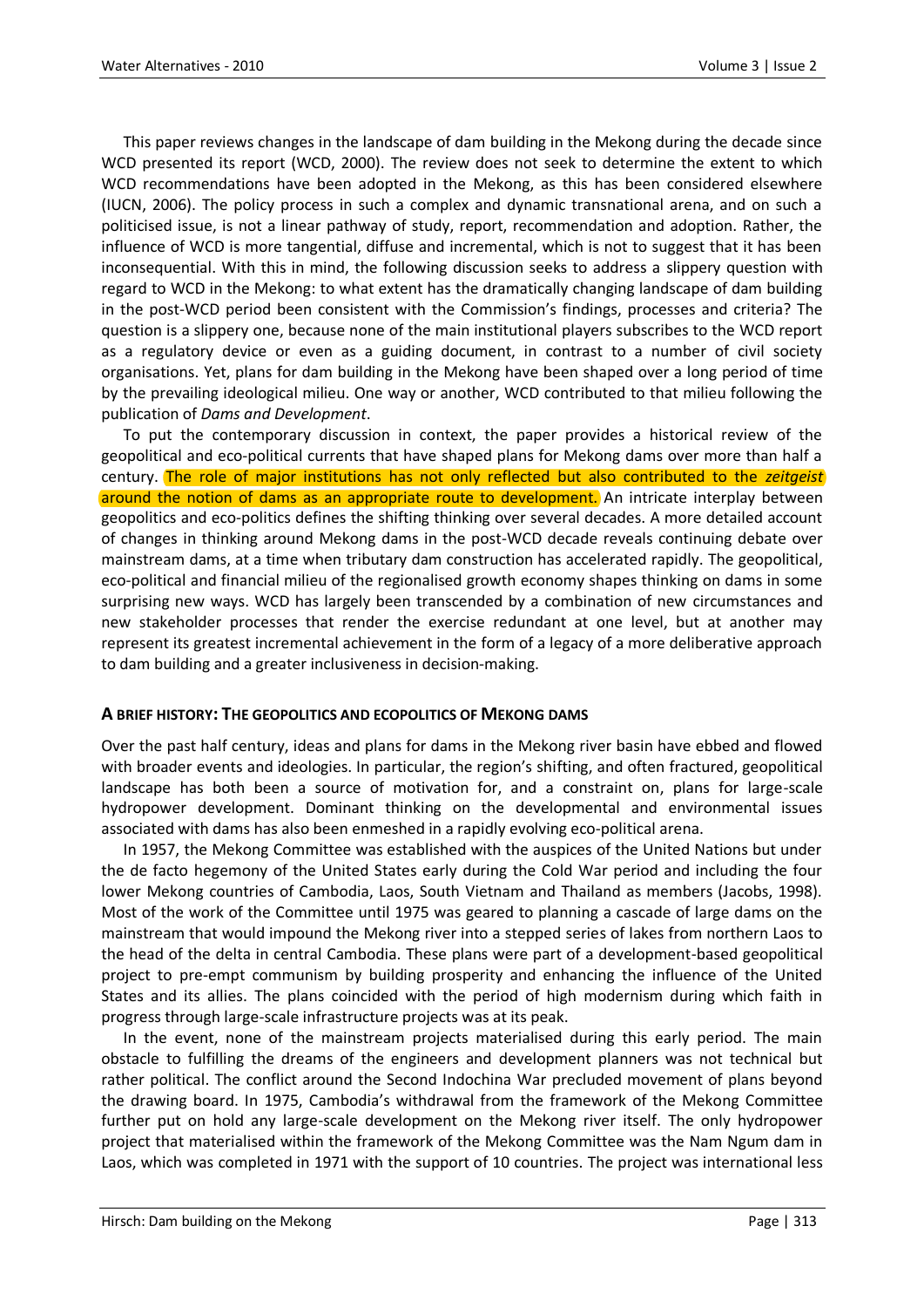in terms of its physical configuration than in its role of supplying power to neighbouring Thailand. During this period the only other dams built in the Mekong river basin were medium-scale hydropower and irrigation structures in north-eastern Thailand, notably the projects named after the three princesses (Ubonrat, Sirinthorn and Chulabhorn) and the Lam Pao scheme.

By the time of regional rapprochement between non-communist Thailand and its communist neighbours in the aftermath of the Cold War, demand for natural resources including energy was growing rapidly. Thailand started to look to its neighbours for sources of electricity, while Laos sought to enhance its income from sale of natural resources in the region. By the late 1980s the rejuvenation of the Mekong cooperation framework was a key priority, and leadership of the Bangkok-based Mekong Secretariat called for accelerated attention to revive plans for the larger Mekong mainstream dams including an only partly scaled-down version of the giant Pa Mong project just upstream of Vientiane, capital of the Lao PDR. The proposed crest heights of the cascade were later reduced somewhat to put forward the scheme as a series of "run of river" projects (Hill and Hill, 1994).

However, by the early 1990s Mekong dam proposals were set within a very different eco-political milieu. At a global level concern over the social and environmental impacts of mega-projects including large dams had received increasing attention through the 1980s (Goldsmith and Hildyard, 1984). In Thailand the environmental movement had been greatly bolstered by successful opposition to the World Bank-supported Nam Choan dam, which was shelved in 1988 (Hirsch 1988), and the achievement of a logging ban in early 1989 in response to environmentalist outrage at the loss of life from floods associated with deforestation in southern Thailand. Thailand's apparent intention to expand its environmentally destructive natural resource exploitation across its national borders provoked an environmentalist response in the form of attention to the revived designs of the Mekong Committee on the river and its tributaries (*Watershed*, various issues 1995-2007).

The early 1990s saw the evolution of the Mekong Committee as a framework for cooperation into the Mekong River Commission (MRC), in the immediate aftermath of the Rio Summit. MRC was created in 1995 when Cambodia, Lao PDR, Thailand and Vietnam signed the *Agreement on Cooperation for the Sustainable Development of the Mekong River Basin*. The emphasis on sustainable development involved a deflected emphasis on dams in favour of a more comprehensive and integrated approach to river basin development and management. Nevertheless, the overlap of role and personnel between the old and new institutions meant that dams were still central to the thinking of many associated with the MRC. Many non-governmental organisations (NGOs) retained a suspicion that the organisation was simply "old wine in a new bottle" (Hirsch, 2006), seeing little change in organisational ethos. The early leadership of MRC did little to allay these doubts.

#### **BEYOND WCD: DAMS IN THE MEKONG 2000-2010**

At the time of WCD (1998-2000), the enthusiastic revival of the dam-building agenda had been dampened for a number of reasons. The prevailing consensus at the MRC, among that organisation's donors, was that leadership in the form of a Scandinavian Chief Executive Officer (CEO) was widely seen as balancing developmental imperatives with environmental concerns (Hirsch, 2008), and more widely seen was that mainstream dams on the lower Mekong were simply too destructive to contemplate. The financial crisis after 1997 had slowed the growth of all countries in the region, and the country where the crisis had started and which had been affected most – Thailand – was also the one whose rapid growth in energy demand had been driving the push for tributary dams in Lao PDR to supply imported electricity. There were also emerging problems with those dams that had been funded by public institutions, notably the Asian Development Bank (ADB).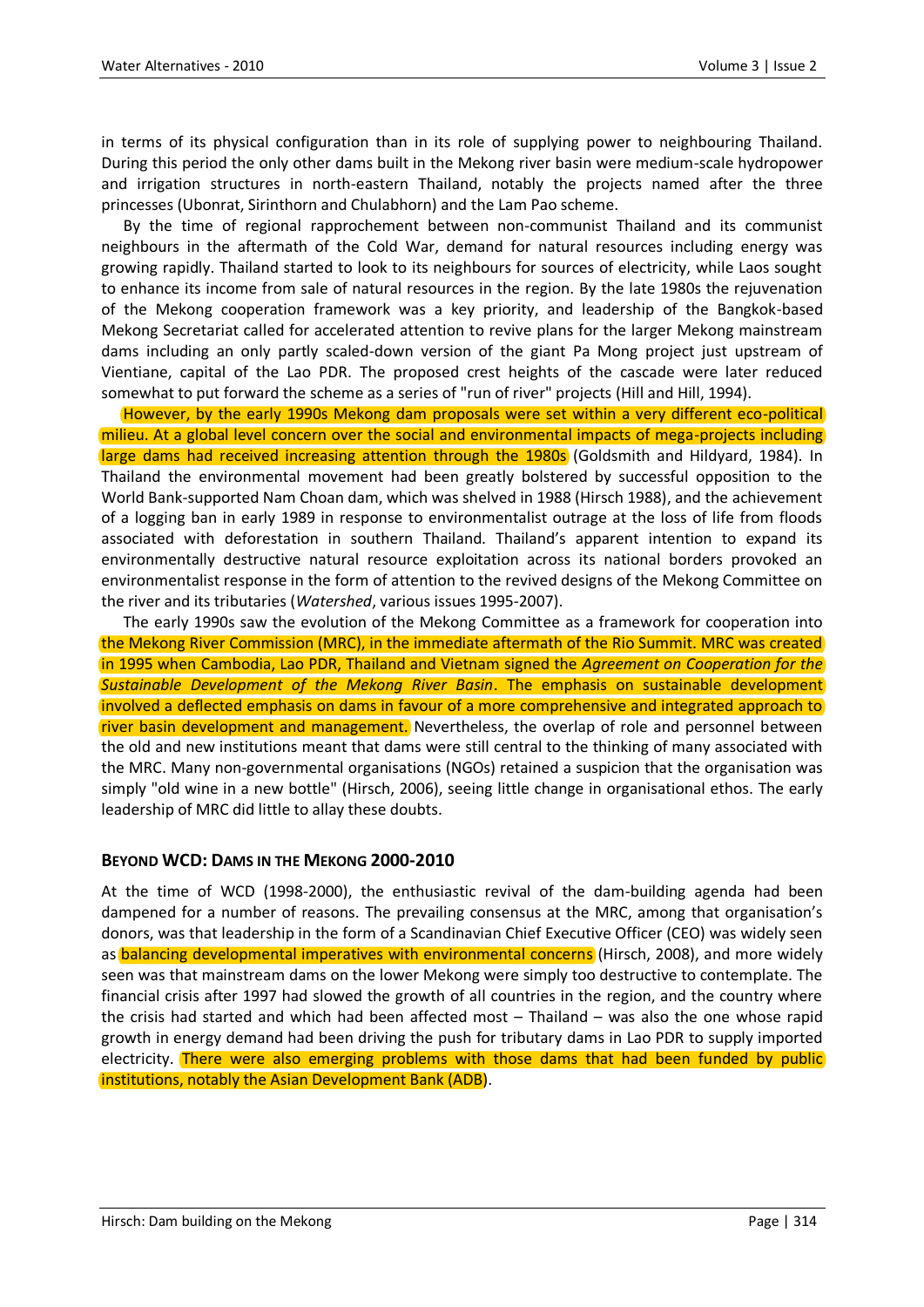### **Tributary dams**

In the decade prior to publication of the WCD report in 2000, several hydropower dams had been built on lower mainstream tributaries (Hirsch, 1996). These included Pak Mun (completed in 1994) and Yali Falls (1996) in Thailand and Vietnam, respectively, **both of which proved highly controversial over an** extended post-completion period as their impacts were felt over a wider area and among more diverse groups of people than had been predicted in pre-construction assessments. The tributary dams also included four dams in Lao PDR, each of which received significant financial backing from the ADB. There was controversy over these dams too, but of these only the Theun-Hinboun dam achieved significant international attention. The experience related to these dams helped set the scene for the more intricate post-WCD assessments, so they will be described in turn.

Pak Mun dam was completed in 1994, after construction with partial financial assistance from the World Bank. The controversy over Pak Mun has been documented extensively (e.g. Missingham, 2003; Foran and Manorom, 2009). The dam was the last significant hydropower project completed in Thailand before the large-dam-building era in that country effectively came to an end. In part, the shift from exploiting energy from dams within Thailand's own borders to securing power from tributaries in neighbouring countries has been a product of the best sites having already been developed, but just as significant have been the eco-political limits to further dam development after the political fallout from opposition and expanded compensation payouts that Pak Mun epitomised. The controversy around Pak Mun was heightened as it became one of the focal case study dams for WCD. The Thailand Development Resource Institute (TDRI), a widely respected independent policy research agency, was commissioned to assess the dam's development effectiveness against the claims made for it in the decision-making process that led to its approval. It should be noted that Pak Mun had been approved by the Chatichai Choonhavan government, some of whose advisers (including Chatichai's outspoken son Kraisak) had been vocal in opposition to the Nam Choan dam, so the Electricity Generating Authority of Thailand had made the case for Pak Mun particularly forcefully. TDRI came out with a scathing assessment (TDRI, 2000), whose main findings are summarised in Table 1 below. The WCD findings have been referred to by those who have continued to claim compensation for lost fisheries income and other impacts on livelihood, and by those who pressed for an opening of the dam gates to allow fish passage, but the WCD studies were superseded by further studies by the Electricity Generating Authority of Thailand (EGAT), affected villagers in collaboration with the Thai Baan project, and Ubon Ratchathani University during the Thaksin government early in the post-WCD period (Foran and Manorom, 2009). The decision to open the dam gates for four wet-season months of each year following these studies represented a significant departure, in that the operating regime of a dam had for the first time in the Mekong region been part-negotiated through a political process.

Table 1. Predicted and realised impacts of Pak Mun.

| Realised                                                             |
|----------------------------------------------------------------------|
| Cost \$233 million                                                   |
| Mitigation \$32 million                                              |
| Dry season HEP: 40 Megawatts                                         |
| Economic Internal Rate of Return: 5%                                 |
| Irrigation: none                                                     |
| Displaced families: 1700 households                                  |
| Reservoir fisheries: 10 kg/hectare/year                              |
| Natural fisheries: 169 of 245 species<br>disappeared upstream of dam |
|                                                                      |

Source: Adapted from TDRI, 2000.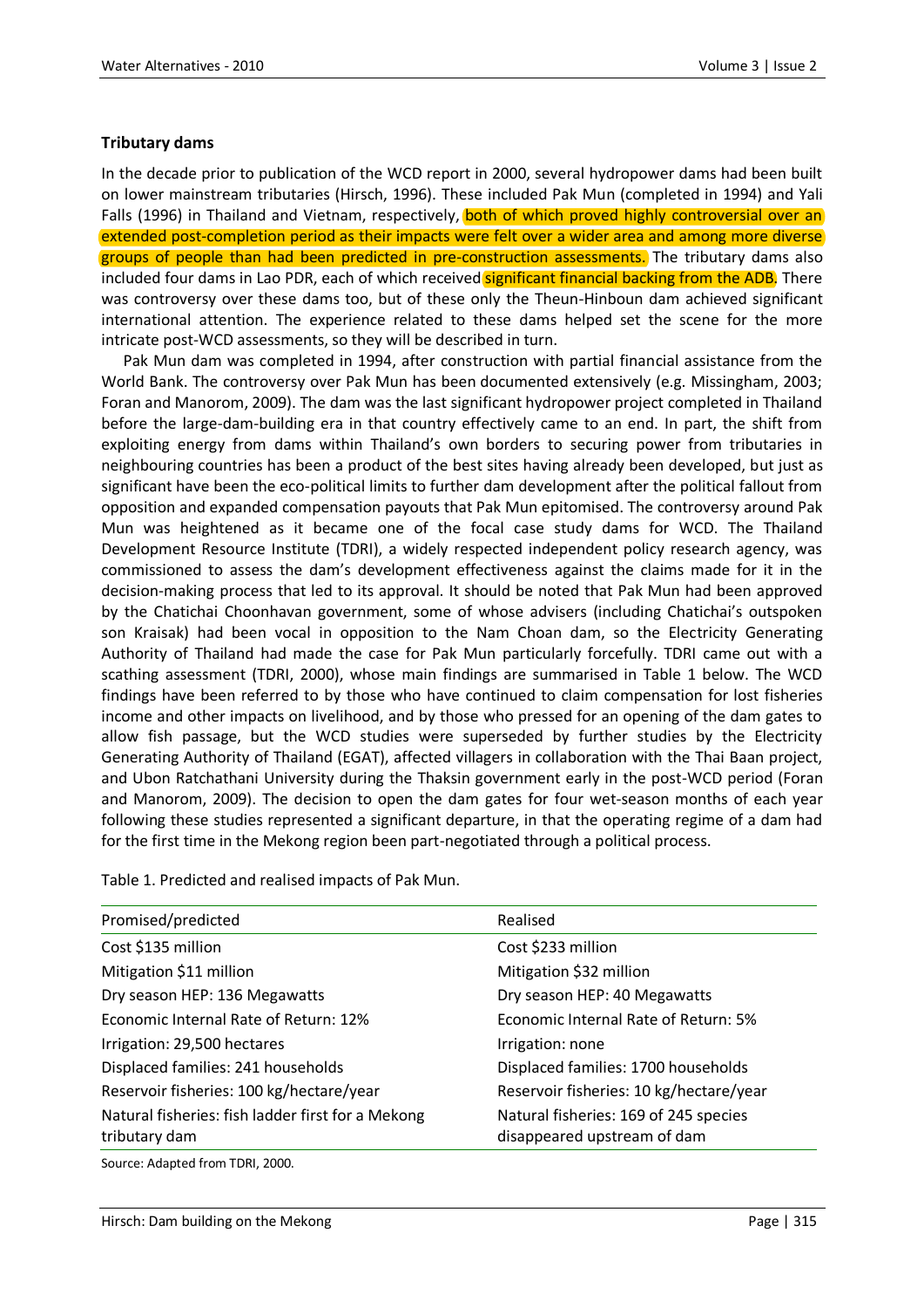Yali Falls dam in Vietnam was completed in 1996. The dam is located in the upper reaches of the Sesan river basin. The Sesan river flows westward into Cambodia, and **downstream impacts of the dam** have affected indigenous minority communities in Ratanakiri and Stung Treng provinces during, and subsequent to, the period of construction (Hirsch and Wyatt, 2004). Around the time of the WCD process the Yali Falls case came to a head, with severe impacts from sudden releases of water that caused widespread loss of life, livelihood, and livestock and other property in downstream indigenous communities, affecting some 55,000 people in the two north-eastern provinces of Cambodia, and it became a cause célèbre among regional and international NGOs. It marked for many failures of the governance regime under the 1995 Mekong Agreement to deal with transboundary impacts of river basin development. While no reference was made to WCD in the negotiation of grievances around Yali Falls, the engagement of the MRC, the Vietnam National Mekong Committee and other institutional players in several stakeholder-oriented forums was in keeping with the more inclusive and deliberative approach to dams and their impacts that marked the Commission's work. Nevertheless, Vietnam has proceeded unilaterally to build several more dams on the upper Sesan river and also on the westward flowing Srepok.

In Lao PDR, most of the significant tributary dams built during the 1990s were funded or part-funded by the ADB. These were the Xeset dam in southern Lao PDR, the Nam Song diversion project and the Nam Leuk dam in central Lao PDR which divert water into the existing Nam Ngum dam, and the Theun Hinboun dam which diverts water from the Theun river into the Nam Hai tributary of the Hinboun river. Of these, Theun Hinboun became a major source of conflict and controversy immediately prior to the commencement of WCD's work. The dam had been commissioned in April 1998 with much fanfare by the ADB President as an "ecologically friendly" project. Within two months, the International Rivers Network (IRN) had published a report of the dam's devastating impacts on fisheries, livestock, agriculture and other aspects of livelihood among downstream communities along the Nam Hinboun (Shoemaker, 1998). ADB countered by sending its own study mission to refute IRN's findings, including on the front of its report a photograph of the same fisherman who had been pictured and quoted by IRN and who now appeared to refute the earlier allegations. However, following subsequent studies it became apparent that much of the IRN concern was well-founded and ADB publicly admitted at an international meeting "to have dropped the ball" on this and some other cases (Warren, 2000; Hirsch, 2001). The significance of this case with respect to WCD is that it was perhaps the last instance of such crass and one-sided claims being made for a major dam in the region.

Also during the 1990s, debate over dams and deliberations over assessment procedures galvanised around controversy over the largest tributary dam of all, Nam Theun 2. Promoted by the World Bank and the Government of Lao PDR, Nam Theun 2 dam attracted an extraordinary set of proponents and opponents into a protracted debate that lasted more than a decade (e.g. Lawrence, 2009). The dam and the controversy around it have been extensively documented elsewhere. WCD came into the controversy mainly around the issue of whether Nam Theun 2 was 'WCD-compliant', with cases put on either side. Ultimately the World Bank gave the funding and requisite guarantees the green light in 2004, and the dam was completed in early 2010. The significance of WCD in the decision-making over Nam Theun 2 was tangential rather than instrumental, in that the dam was legitimised as much in terms of the painstaking process-oriented approach to assessment as in terms of the relative costs and benefits of the project itself. The significance of Nam Theun 2 for other tributary dams in Lao PDR was, according to its backers, that it would raise the bar on the standard of planning, assessment, implementation and operation of a hydropower project in that country. The Government of Lao PDR, in contrast, has said it would not go through such a protracted and onerous assessment process again in future.

Following the go-ahead for Nam Theun 2 a flood of tributary dam projects already on the drawing board in Lao PDR gained momentum. To some extent this may be seen as a result of the dam proponents' victory in this landmark case. However, a similar burgeoning of interest in tributary development in the central highlands of Vietnam on the Sesan and Srepok tributaries, and subsequently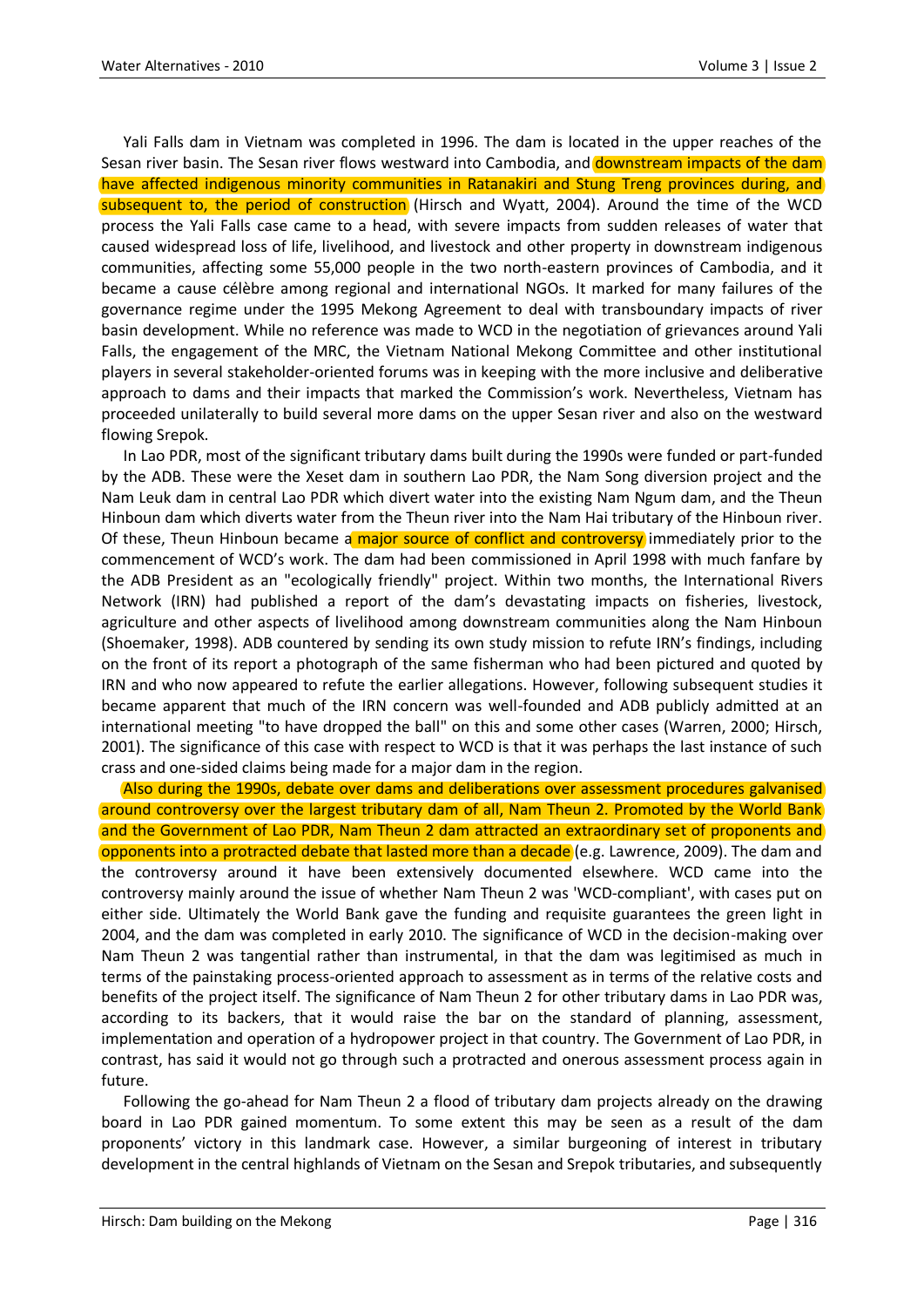in Cambodia on the same rivers as well as in the south-western part of the country, suggests that other factors are at play in a revived promotion of hydropower development in the Mekong river basin.

By 2010, more than 120 tributary and mainstream projects are projected, under construction or operating on lower Mekong tributaries, in addition to the 11 proposed for the Mekong mainstream (MRC, 2010). The great majority of these are in Lao PDR. Many have been identified for quite some time, but the availability of private project financing has brought many of them much closer to fruition than they were during the first post-rapprochement hydropower bonanza of the mid-1990s. Furthermore, the revival of the mainstream dam agenda, combined with the go-ahead for Nam Theun 2, has focused attention away from the multitude of smaller tributary dams.

#### **Mainstream dams**

To date the only dams on the Mekong mainstream are on the Lancang Jiang section of the river in China. The Manwan dam, the first of these, was completed in 1994. Dachaoshan, the second, was completed in 2002, and in 2006, the Jinghong dam was completed. Two more dams, the giant Xiaowan and Nuozhadu hydropower projects, are under construction, and three more large structures are planned on the mainstream, while Huaneng Lancang Hydro is working on more than 20 others on tributaries and upstream of the main cascade. This represents both an acceleration and an expansion of plans at the time of WCD (McCormack, 2001). All of these dams have been planned, assessed and built without consulting downstream countries. China is not a member of the MRC. However, China has increasingly been engaged as a dialogue partner with the MRC, and this has led to a limited but steadily growing degree of information-sharing between upstream and downstream countries. In particular, and in the context of both China and MRC refuting allegations that record low flows in the Mekong were caused by withholding of water in China's existing reservoirs, the MRC Summit held in Hua Hin in April 2010 resulted in a commitment by China to release dry-season flows to assist downstream countries anticipate low flows and to potentially assess the degree to which flows are affected by hydropower operations. Nevertheless, it is difficult to discern any impact of WCD in the processes by which the Lancang dams have gone ahead or information shared with downstream countries.

While the Lower Mekong mainstream dams had been the major point of interest of the earlier Mekong Committee from the 1950s to the 1970s, and were briefly revived during the early 1990s, by the late 1990s the prevailing opinion was that these were now off the agenda in favour of tributary dam development. There were many reasons for this change of emphasis, including the prevailing sentiment of most donors to the MRC and its CEO Joern Kristensen that the environmental damage of these projects was simply too great. At the same time, the bulk of funding for the Commission's work was going into the twin areas of environment and fisheries. The latter created a particular difficulty for those who would promote impoundment of the mainstream, because it established beyond doubt, that the Mekong river basin fishery was the world's largest, it is the second-most bio-diverse after the Amazon, and is the major source of animal protein for tens of millions of the basin's poorest people. Furthermore, a better understanding of the migratory nature of the fishery and of the role of seasonal hydrology showed that mainstream impoundment threatened to produce major impacts, notably by blocking migration of fish and by reducing the connectivity between the river and its flood plain. Meanwhile, the ample opportunities for tributary development indicated above meant that power supplies could be augmented manyfold by such projects.

In 2007-2008, mainstream dams reappeared on the agenda in a big way. A range of factors and events explain this extraordinarily rapid shift in the prevailing influence. Immediately prior to this MRC's Secretariat and its Council had seen a distinct shift toward more developmentally minded leaders, notably the CEO Olivier Cogels (Hirsch, 2008). At the same time, those purporting to represent national interests in some of the riparian countries expressed decreasing patience with external voices that put a brake on rapid development of hydropower. For example, Madame Khampeng Pholsena, MRC Council member for Lao PDR, has been adamant that these are decisions for the riparian countries alone to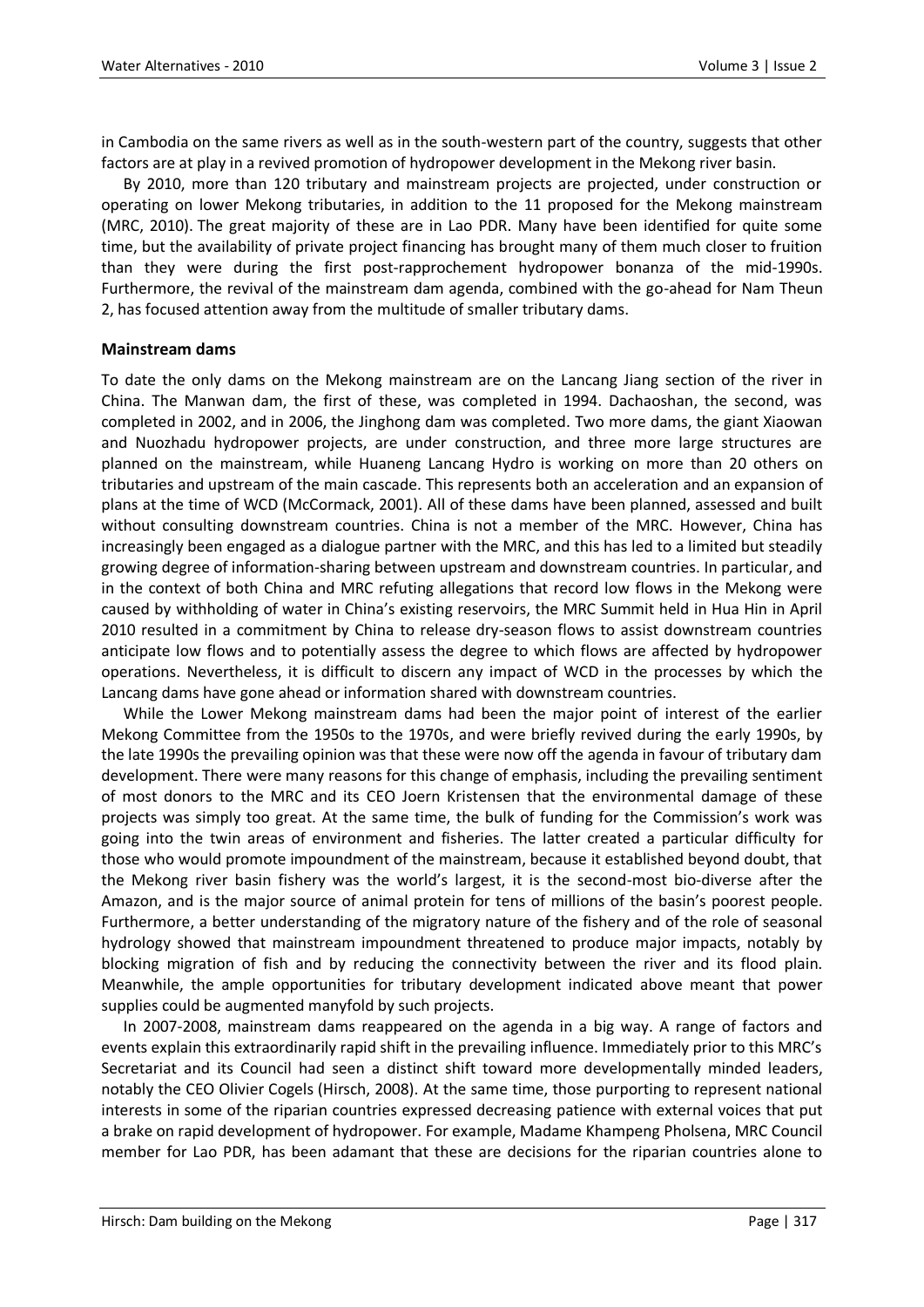take (Osborne, 2009). There were also several sets of external influences that militated in favour of a renewed mainstream dam push. These included the Mekong river's changed seasonal hydrology once the Lancang dams had been taken as a fait accompli. The increase in dry-season flows, in particular, altered the economics of mainstream dams to make them more attractive to corporate investors. The rise in the global price of oil also greatly enhanced the relative economic advantage of non-fossil fuelbased sources of electrical energy. Closely associated with this has been the concern over climate change and the premium put on non-fossil-fuel-based power supplies. Meanwhile, hydrological modelling carried out for the World Bank's Mekong Water Resources Assistance Strategy appeared to suggest that there was scope for considerable hydropower expansion without unduly impacting on the hydrograph, a contention that has itself been the subject of considerable challenge and debate (Käkönen and Hirsch, 2009). A further, seemingly perverse argument increasingly mustered in favour of mainstream dams is that the capture fisheries of the Mekong is in irreversible decline, so there is not much point in holding off on projects that may destroy them (Friend et al., 2009). This is despite the fact that there is little evidence that fisheries are declining in output, and it points to the need for careful interpretation of ways in which such decline is framed (Bush and Hirsch, 2005).

Among the 11 dams being considered for the Lower Mekong mainstream, the furthest advanced projects are the Xayabouri dam in north-central Lao PDR and the Don Sahong hydropower scheme in southern Lao PDR near the Cambodia border. The concession for the Don Sahong project was granted to the Malaysian company Mega First Corporation Berhad which proposes to dam the Hoo Sahong channel, one of several that drop over the 20 meter cataract known as the Khone Falls. This channel is the main migration route for fish traversing the falls as it is the only one whose gradient allows passage for most species, especially during the dry season (Baran and Ratner, 2007). Despite opposition by a large group of international scientists, and mainstream environmental and scientific organisations including WWF International and World Fish, the Government of Lao PDR has been pressing ahead with this project with little public discussion and strong reaction from Lao PDR leaders at any hint of interference from outside the country. Osborne (2009) notes the role of the influential Siphandone family, including the former President and his son, the governor of Champassak province, in promoting this project. This example thus suggests the limits of WCD influence or entrenchment when decisionmaking is not forced into the international arena by funding exigencies, and when overriding political interests drive decisions and constrain open discussion.

A further development with respect to mainstream dams has been Cambodia's buying in to the agenda. Two of the largest possible dams in the Lower Mekong basin are the Stung Treng and Sambor dams in Stung Treng and Kratie provinces, respectively. These two projects are without doubt the most potentially destructive in terms of the area flooded and the impact on fisheries (Osborne, 2009).

The MRC has responded to the revived Mekong mainstream dam building agenda in a number of different ways. One is by commissioning a strategic environmental assessment of mainstream dams in order to ascertain impacts and set the framework for decision-making. Another is to organise a series of stakeholder forums in order to bring together different interest groups including the hydropower sector, various branches of government, national and international NGOs, academics, media and other interested parties. MRC has also engaged directly with the private-sector developers to whom the preliminary concessions to these projects have been given to discuss guidelines for their assessment and implementation, in particular with regard to their impacts on fisheries. The role and responsibilities of MRC remain an open area of discussion (Lee and Scurrah, 2009).

#### **A NEW GEOPOLITICAL, ECO-POLITICAL AND POLITICAL ECONOMY**

As in the four decades prior to WCD, dam planning, assessment and building during the first decade of the 21st century is set within a specific and dynamic geopolitical and eco-political milieu. On top of this, changes in the financing of hydropower schemes in the region and more widely have fundamentally altered the political economy of dams in a number of ways. There is also an important interplay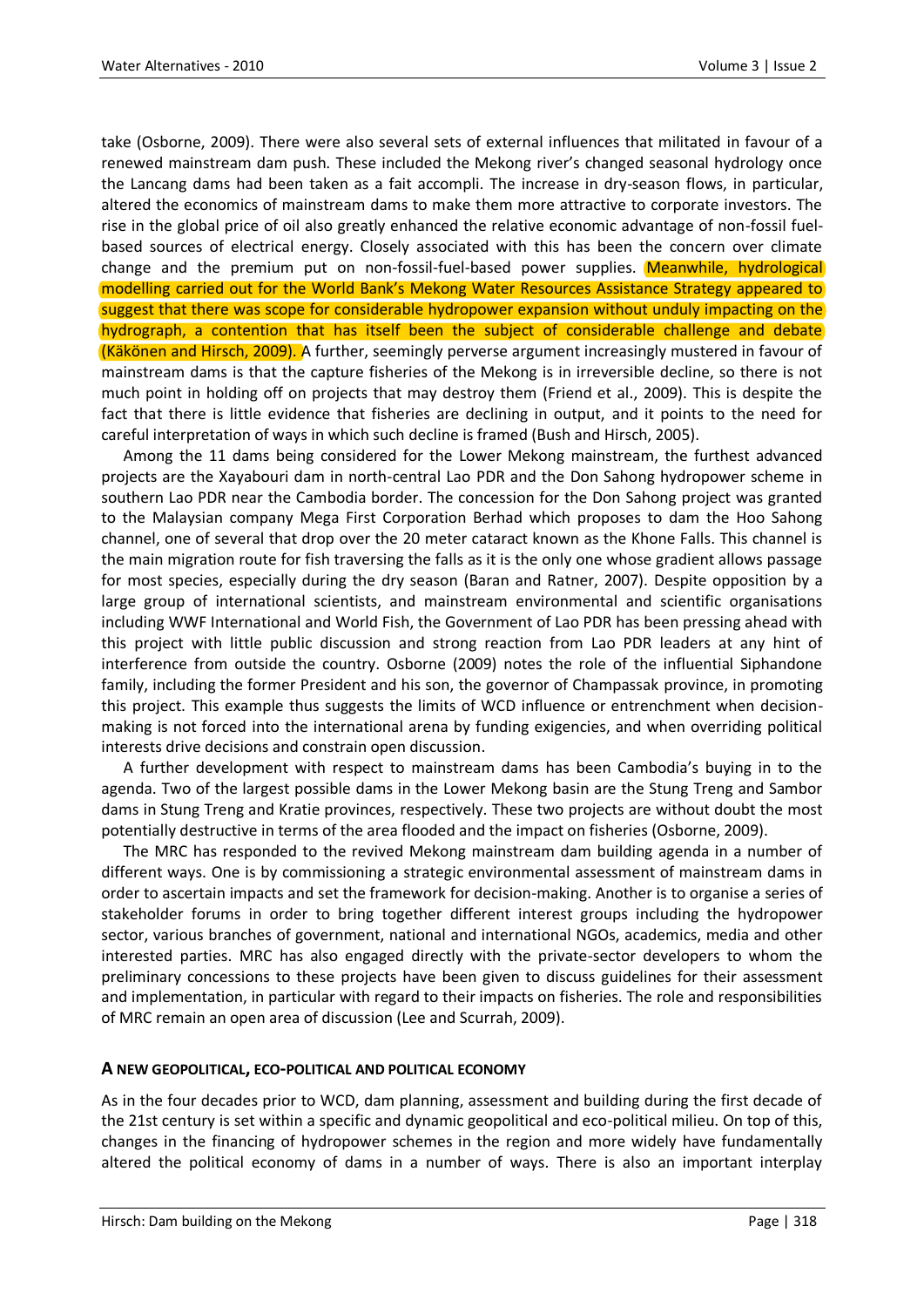between geopolitics, eco-politics and financing, which combines to produce a new political ecology of Mekong hydropower. WCD is at best vestigial in this new configuration.

Geopolitically, the outstanding development of the early 21st century dam-building landscape is the economic rise of China. Over and above the dams on the Lancang Jiang mainstream, Chinese companies such as Huaneng and Sino-Hydro have provided engineering expertise and investment capital for a number of Mekong tributary projects in Lao PDR and one non-Mekong tributary (Kamchay dam) in Cambodia. Chinese companies also hold the contracts for some of the mainstream dams on the northern section of the Mekong in Lao PDR. China's dam building activities are commercial, but it is also part of that country's rapidly growing political influence and developmental role through investment, aid and trade relationships with Lao PDR and Cambodia in particular. Chinese resource companies' push to secure access to natural resources in Africa and its resource-rich Southeast Asian neighbours can be seen as a global strategy with far-reaching implications; In addition, China's role in Southeast Asia is further enhanced by its proximity, the geopolitical importance of mainland Southeast Asian countries to China, and the history of relations between the Chinese state and its neighbouring countries to the south (Osborne, 2006). The fact that these corporate investors are state-owned, with politically wellconnected leadership within China, links the commercial aspect of hydropower investment even more closely to China's geopolitical role.

China remains outside the formal political framework for cooperation on Mekong basin development, but it is an increasingly active observer in MRC meetings and processes. At the October 2009 Stakeholder Meeting in Chiang Rai run by MRC's Basin Development Plan programme, the Chinese delegation engaged in a sophisticated way with a political message well tuned to the concerns of downstream countries. One of the material aspects of the delegation's message was that the Mengsong dam, the lowest of the eight dams on the Lancang cascade, was to be sacrificed in order to allow fish passage up a significant tributary to compensate for the obstructed passage past Jinghong (and in future Ganlaba). In fact, within China, Mengsong has been off the agenda for some time, but the timing and occasion of this announcement demonstrate a political acumen reflecting awareness of the need to engage with wider stakeholder concerns. This was reinforced at the MRC Summit in Hua Hin in April 2010 with unprecedented release of data on dry-season flows on the Lancang river. This is, in an indirect way, one of the more traceable influences of the broadened process-oriented approach boosted by WCD.

Concomitant with the rise of China is a 'regional bilateralism' that takes decision-making on dams out of the realm of international financial institutions and puts it into the arena of cross-border investment from the three economically dynamic economies – China, Thailand and Vietnam – into the national spaces of the less-industrialised but resource-rich economies of Burma, Cambodia and Lao PDR. While the talk at summits of the Association of Southeast Asian Nations (ASEAN) and the Greater Mekong Subregion (GMS) is of regionalism, the geopolitics of investment is increasingly bilateral. From the point of view of regional governments, the reduced need to go through the hoops of safeguard policies of the multilateral lenders is experienced as a greater independence, but one that partly reverses the hitherto increasingly process-oriented post-WCD approach to planning. Ironically, this has come at a time when MRC has become more process-oriented, and indeed it is in part out of frustration with the lengthy processes involved that regional governments and corporate players alike have tended to marginalise MRC at higher political levels (Hirsch and Jensen, 2006).

Just as the geopolitical context of dam building has continued to evolve rapidly, with implications for planning, decision-making and implementation of dam projects, so the eco-political ground has also shifted. At one level, the coalition of non-governmental organisations (NGOs) expressing concern over dams has continued to expand its network and to operate in newly created socio-political spaces in the region. The Thai-based regional NGOs Toward Ecological Recovery and Regional Alliance (TERRA) and Southeast Asia Rivers Network (SEARIN) have continued to partner both with international NGOs such as International Rivers and with local NGOs in individual Mekong countries, but mainly in Thailand and Cambodia. The Save the Mekong coalition, established specifically to target mainstream dams, has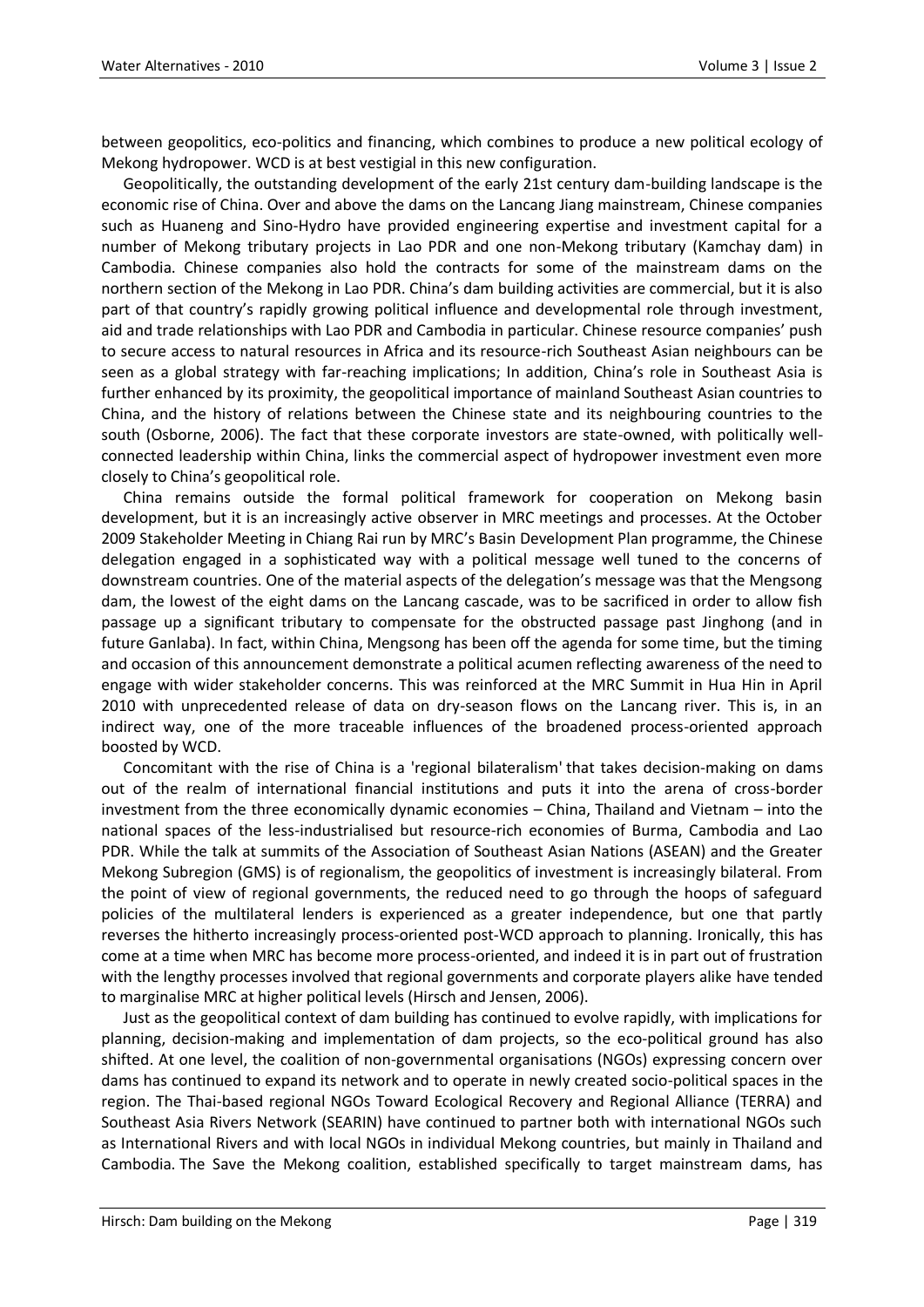brought several active Vietnamese NGOs into the regionalised civil society networks in an unprecedented way [\(www.savethemekong.org\)](http://www.savethemekong.org/). In Cambodia, the impact of the Sesan dams in Vietnam, and more recently the accelerated dam-building programme in Cambodia, has moved action beyond the 3SPN (Sesan, Srepok, Sekong Protection Network) network focused largely on the northeastern section of the country to national forums including NGO Forum and the Rivers Coalition Cambodia. Inside Vietnam, university-based researchers and several small NGOs staffed mainly by young scientists have become increasingly vocal over the environmental risks posed by large dams, in response to Vietnam's enormous acceleration of its hydropower programme throughout the country. In China, the suspension of the Nu Jiang (upper Salween) dams reflects an unprecedented influence of environmental concerns, and university-based environmental groups have a degree of space to express concern over dams. In Lao PDR, the absence of local NGOs, despite a recent provision for establishment of non-profit associations, means that most of the environmental concerns over that country's hydropower expansion are expressed in association with international NGOs or in a muted way by affected communities or within some sections of government.

One of the significant developments in eco-politics around dams is the employment of environmental arguments in favour of hydropower. The biggest single boost has come with attention to climatic change and the need to seek alternatives to fossil fuels, particularly in a region with rapidly rising energy demand. There is an ongoing debate over the greenhouse gas impacts of hydropower (Fearnside, 1995), but statements in support of hydropower in the Mekong increasingly make use of the climatic change argument and the need to avoid further fossil-fuel commitment. The spectre of nuclear power as the only large-scale alternative is also put forward, particularly in Thailand and Vietnam. Other environmental arguments are mustered in support of dams by their proponents, including the packaging of revenue streams into environmental management programmes. In the case of Nam Theun 2, US\$1,000,000/ yr (approximately 0.4% of projected gross revenue) is allocated for managing the Nakai-Nam Theun National Biodiversity Conservation area in the upper catchment.

The shift from public to private financing of dams and the emergence of hybrid public-private partnerships have far-reaching implications for planning and assessment processes in the post-WCD era (Middleton et al., 2009). The shift of governmental role from owner and operator of dams to regulator means that the safeguard processes instigated in part as a result of the same concerns that triggered WCD are no longer leveraged by NGOs through lending institutions in the same way. This has left many NGOs in a quandary, or to continue to target the same institutions as earlier but finding that those institutions are no longer in a position to determine whether or not a dam gets built, and if it does, what the safeguard criteria should be. On the other hand, some of the new private actors are keen to be seen, at least, to be doing the right thing by affected people and the environment. Despite weak regulatory controls and subservience of environmental ministries to national development priorities, host governments also seek to maintain at least the image of concern for sustainability and equity in their approach to hydropower development. Meanwhile, the reliance of private developers on international finance gives a point of leverage to NGOs such as IRN in holding banks to the Equator Principles that set rules for ethical investment and lending by the private sector. These have been applied by IRN in its campaign against the Theun-Hinboun Expansion Project in Lao PDR, which draws funding from several private international financial institutions including the ANZ Bank.

In fact, the multilateral and bilateral agencies are not as far out of the picture as sometimes perceived. Lending has tended to go to the ancillary infrastructure that facilitates – and effectively subsidises – hydropower development. In particular, World Bank and ADB loans for high voltage power lines and planning of a Mekong-wide regional electricity grid keep these institutions firmly within the arena. Basin-planning exercises such as the ADB's Sesan-Srepok-Sekong (3S) programme also give an impetus to hydropower in the more palatable form of stakeholder-based multi-purpose river basin development. Technical assistance from Scandinavian donors to power planning in Vietnam and Lao PDR also provides implicit subsidies to the sector.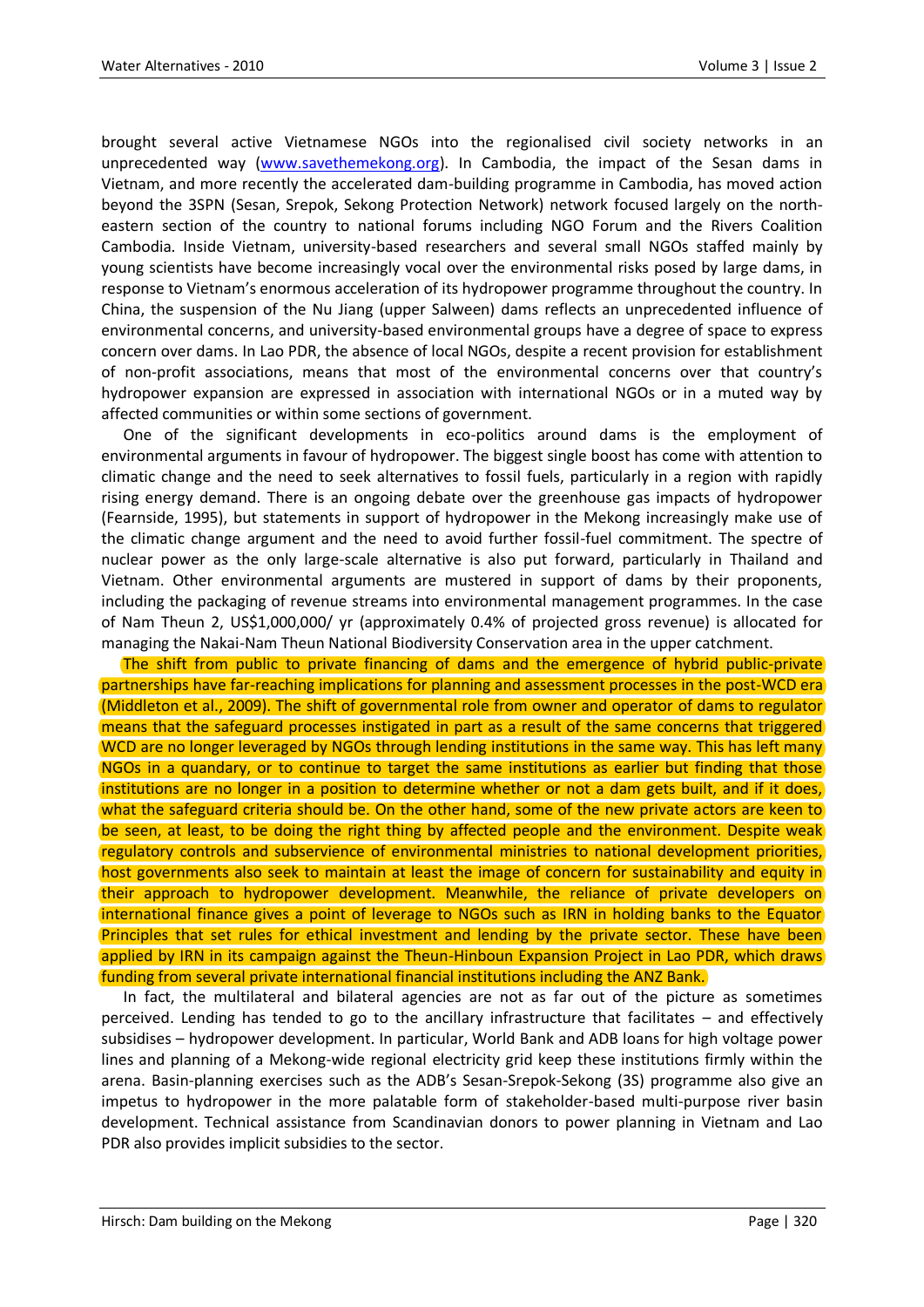The political economy of private-sector investment in hydropower is sometimes quite specific in linking political and economic influence and interests. A case in point is the Don Sahong project in Lao PDR, whose political backers include the powerful Siphandone family. The ability to engage in public discussion is constrained by such connections. Similarly, open discourse within government ministries in Cambodia has been constrained by that country's leadership's close relationship with China and its desire to see large-scale projects go ahead. In such circumstances, the earlier moves toward adopting WCD-style criteria and deliberative processes are difficult to pursue.

Nevertheless, recent initiatives have continued to push the process-oriented agenda forward. Two initiatives in particular may test the continuing relevance of WCD as an advance on prior practice in the Mekong. The first of these is a Strategic Environmental Assessment (SEA) being carried out by MRC. This assessment has been driven by a concern that private-sector plans and actions have moved rapidly ahead of public planning processes, particularly with regard to mainstream dams. The SEA seeks to engage private-sector players and establish a set of regulatory criteria with which regional governments can work in making decisions over approvals, and over design requirements. The latter is most significant, and perhaps most controversial, in the area of fish passes.

The second key initiative, and the one most akin to WCD in its approach, is the Hydropower Sustainability Assessment Forum (HSAF). This joint initiative of the International Hydropower Program, WWF and a range of other organisations and agencies effectively seeks to provide a basis for ensuring that dams are designed by their proponents with proper environmental and social safeguards in place. A likely direction of HSAF in producing a Hydropower Sustainability Assessment Protocol (HSAP) is to establish certification processes. This becomes particularly controversial if it then extends into the realm of Clean Development Mechanism eligibility, since HSAP thereby not only provides discursive legitimation and an imprimatur for industry-driven regulatory approvals but also generates subsidies to hydropower while maintaining fossil-fuel burning elsewhere based on the carbon credits bought with such subsidies. Although HSAF is a global process, which like WCD involves a panel drawn from across a wide range of industries, NGOs and governmental stakeholders, the Mekong is one of its key testing grounds.

Despite the apparent similarities, HSAF differs from WCD in some key respects (Foran, 2009). The impetus for HSAF came from the corporate and non-governmental sector, the latter from WWF in particular, an agency that has been involved in a range of certification exercises in other sectors including forestry. WCD, on the other hand, had a heavier international public-sector impetus behind it in the form of the World Bank, United Nations Environment Programme and other intergovernmental agencies. To some extent, this reflects the shift in the governance of controversial natural resource development projects a decade on away from state and intergovernmental actors toward privatesector and civil-society organisations. Another key difference is that the HSAF is structured principally around the project cycle, providing guidelines and assessment criteria for planning, assessment, implementation and operational phases. WCD was much more focused on the assessment phase. HSAF also supports an amalgamated scoring process, potentially masking rights infringements, in contrast to the rights-oriented approach of WCD. Finally, and most controversially, HSAF appears to have weaker criteria than WCD on free prior and informed consent (FPIC) of affected people. The industry rationale for this is that FPIC would give a veto right to small numbers of people who could obstruct public interest.

#### **CONCLUSION: WCD AND MEKONG DAMS IN PERSPECTIVE**

Despite the problematic past of dams globally and in the Mekong, the decade since WCD has seen an acceleration of the dam-building agenda with implications for the mainstream and tributaries alike. As during the four decades of planning for dams prior to WCD, there have been ebbs and flows. However, in 2010, it truly appears that the status of the Mekong river and its tributaries as relatively free-flowing may be coming to an end. For those who looked to WCD to influence decision-makers away from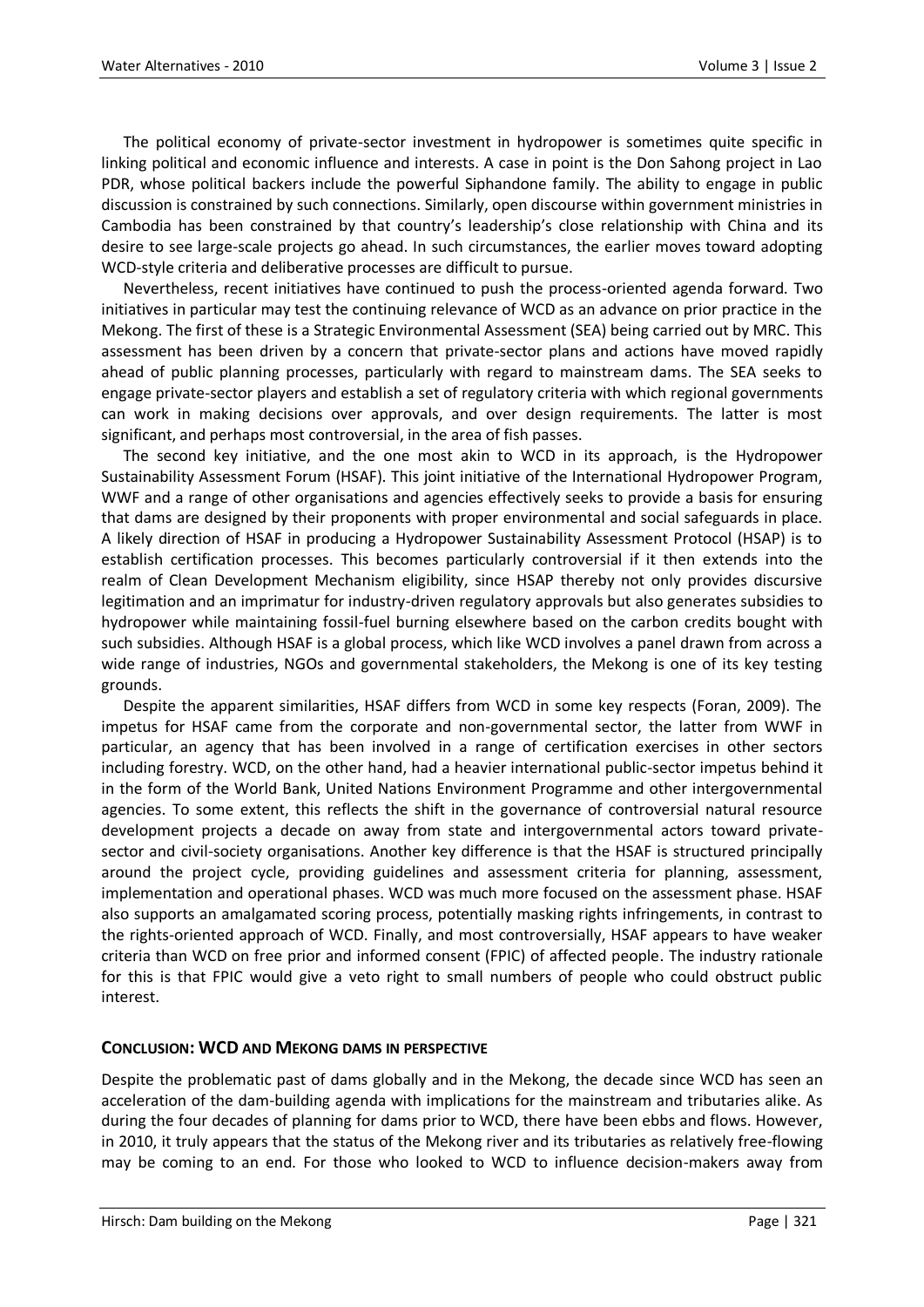hydropower, this is a great disappointment. In the Mekong it is perhaps particularly so, because the Pak Mun case study showed such startling disparities between promises and outcomes. The best that WCD might have achieved, then, is to have helped buy time through the establishment of deliberative processes such as those employed in the case of Nam Theun 2.

It is in deliberative processes that the legacy of WCD is most readily traced. WCD emphasised negotiated outcomes involving all stakeholders, within its rights and risks framework. These deliberative principles continue to be employed in increasingly common stakeholder forums by MRC and other agencies, consultative procedures such as those of HSAF and 'public hearings', and so on. The extent to which such processes influence outcomes, other than by delaying them somewhat, is unclear. What is clearer is that governments in the region have become impatient, and have leapt at opportunities to short-circuit procedural rules that are deemed to have been imposed by interfering outsiders.

Another aspect of the WCD legacy is greater inclusiveness in decision-making. Nevertheless, the rights and risks approach of WCD has only partially taken root, in the sense that while risks of dams to affected people and not just to investors are now widely acknowledged, the rights of those affected are still far from being the starting point in project planning. Affected people's lives and livelihoods are planned for them by a wider group of resettlement experts, agronomists and others, but more in the spirit of beneficence than of empowerment through deferral to the rights of people to decide their own futures.

In reviewing the shifting eco-political, geopolitical and political economic milieu during the pre- and post-WCD decades, then, the WCD, its activities and its report can at best be seen as a product of its times rather than as a catalyst of change. At an incremental level, the mobilisation of awareness and the documentation of impacts by WCD no doubt raised the profile of dams and established linkages and dialogue between actors who previously had little basis for communication. In 2010, however, WCD is a rather distant memory in the Mekong.

#### **ACKNOWLEDGEMENTS**

With thanks to Wanalee (Jom) Hirsch for typing assistance while the author was temporarily incapacitated.

#### **REFERENCES**

Baran, E. and Ratner, B. 2007. *The Don Sahong dam and Mekong fisheries: A science brief from the WorldFish Center.* Phnom Penh: World Fish Center.

- Bush, S. and Hirsch, P. 2005. Framing fisheries decline. *Aquatic Resources, Culture and Development* 1(2): 79-90.
- Fearnside, P.M. 1995. Hydroelectric dams in the Brazilian Amazon as sources of 'greenhouse' gases. *Environmental Conservation* 22(1): 7-19.
- Foran, T. 2009. *Making hydropower more sustainable? A sustainability measurement approach led by the Hydropower Sustainability Assessment Forum.* Chiang Mai, Thailand: M-POWER.
- Foran, T. and Manorom, K. 2009. Pak Mun dam: Perpetually contested? In Molle, F.; Foran, T. and Käkönen, M. (Eds), *Contested waterscapes in the Mekong region: Hydropower, livelihoods and governance,* pp. 55-80. London: Earthscan.
- Friend, R.; Arthur, R. and Keskinen, M. 2009. Songs of the doomed: The continued neglect of capture fisheries in hydropower development in the Mekong. In Molle, F.; Foran, T. and Käkönen, M. (Eds), *Contested waterscapes in the Mekong region: Hydropower, livelihoods and governance*, pp. 307-332. London: Earthscan.
- Goldsmith, E. and Hildyard, N. 1984. *The social and environmental effects of large dams*. Wadebridge: Wadebridge Ecological Centre.
- Hill, M.T. and Hill, S.A. 1994. *Fisheries ecology and hydropower in the Mekong river: An evaluation of run-of-theriver projects.* Bangkok: Mekong Secretariat.